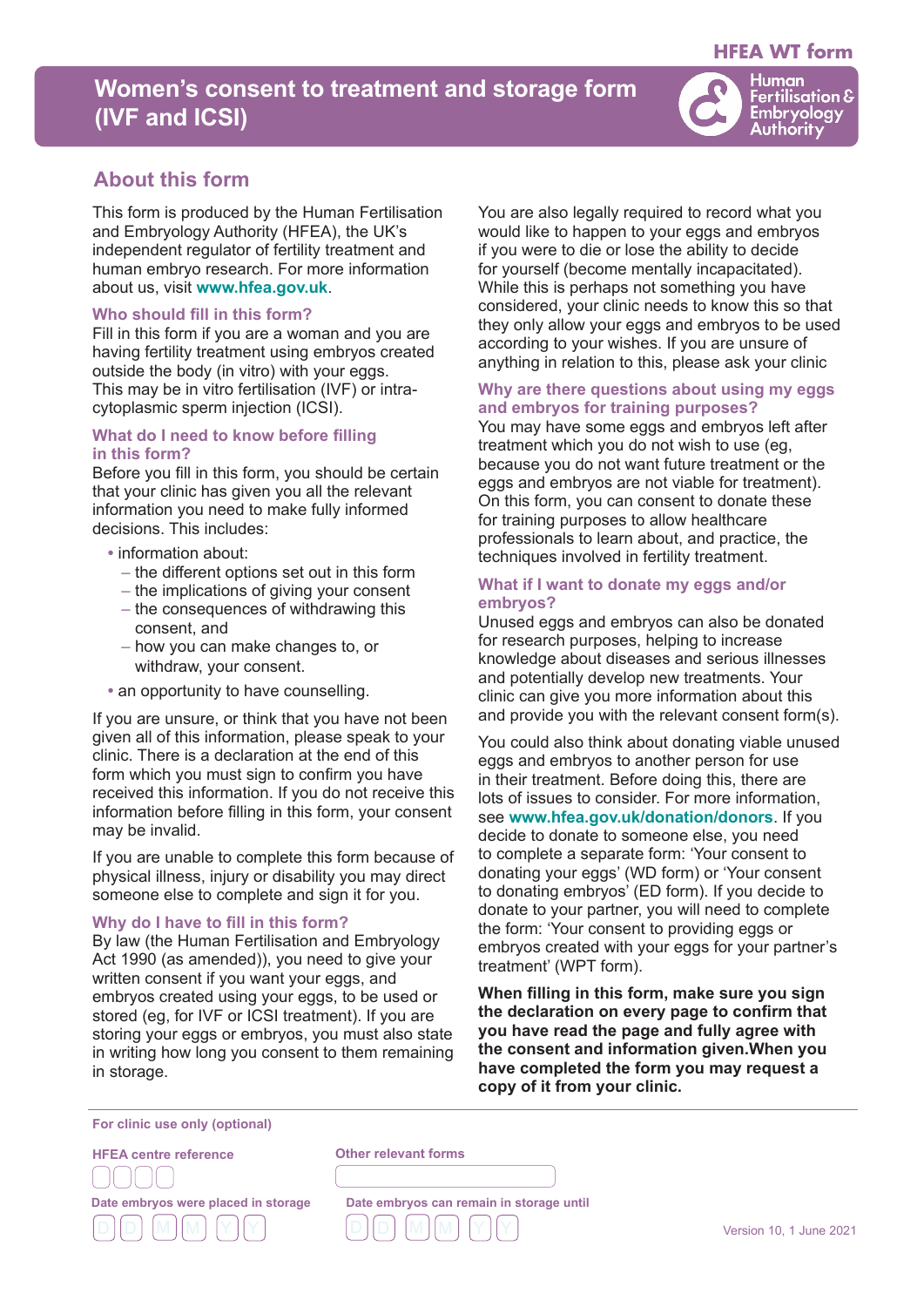|                  | <b>About you</b>                                                                                                                                  |  |  |
|------------------|---------------------------------------------------------------------------------------------------------------------------------------------------|--|--|
| 1.1              | Your first name(s)<br>Place clinic sticker here                                                                                                   |  |  |
|                  |                                                                                                                                                   |  |  |
| 1.2              | <b>Your surname</b>                                                                                                                               |  |  |
|                  |                                                                                                                                                   |  |  |
| 1.3              | Your date of birth<br><b>Your NHS/CHI/HCN/passport</b><br>1.4<br>number (please circle)                                                           |  |  |
|                  |                                                                                                                                                   |  |  |
| $\overline{2}$   | <b>About your partner</b>                                                                                                                         |  |  |
| 2.1              | Place clinic sticker here<br>Your partner's first name(s)                                                                                         |  |  |
|                  |                                                                                                                                                   |  |  |
| 2.2              | Your partner's surname                                                                                                                            |  |  |
|                  |                                                                                                                                                   |  |  |
| 2.3              | Your partner's date of birth<br>Your partner's NHS/CHI/HCN/<br>2.4<br>passport number (please circle)                                             |  |  |
|                  |                                                                                                                                                   |  |  |
|                  |                                                                                                                                                   |  |  |
| $\boldsymbol{3}$ | <b>Your treatment</b>                                                                                                                             |  |  |
| 3.1              | Do you consent to your eggs being used to create embryos outside the body                                                                         |  |  |
|                  | for your treatment (eg, through IVF treatment)?<br>In order to create embryos for your treatment you must provide your consent by ticking the yes |  |  |
|                  | box below. Please note that the sperm provider also has to give his consent for embryos to be<br>created.                                         |  |  |
|                  | Yes                                                                                                                                               |  |  |
|                  | <b>Storing embryos</b>                                                                                                                            |  |  |
| 4.1              | Do you consent to the embryos (created outside the body with your eggs)<br>being stored?                                                          |  |  |
|                  | Please note that embryos can only be stored if the sperm provider has also given his consent.                                                     |  |  |
|                  | Yes ▶ after signing the page declaration below, continue on the next page.                                                                        |  |  |
|                  | No $\rightarrow$ now sign the page declarations on this page and the next page then go straight to<br>section five.                               |  |  |
|                  | <b>NO Continues on the next page</b><br><b>Page declaration</b>                                                                                   |  |  |
|                  | <b>Your signature</b><br><b>Date</b>                                                                                                              |  |  |
|                  | $\boldsymbol{X}$                                                                                                                                  |  |  |
|                  |                                                                                                                                                   |  |  |

-1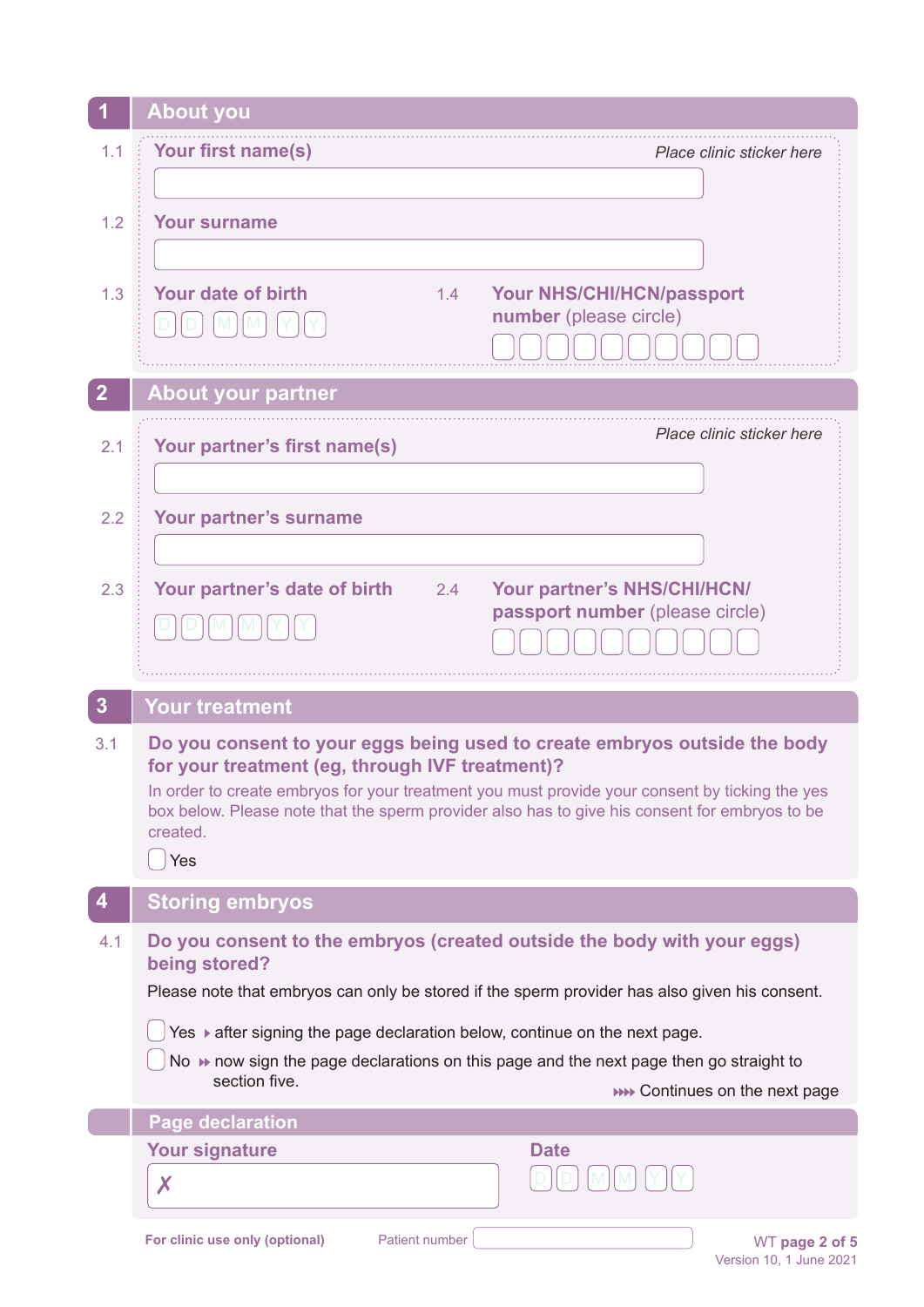# **4 Storing embryos** *continued*

### **Embryo storage periods**

You may wish to store any embryos left after treatment so they can be used in future treatment. To be stored, embryos are frozen or 'vitrified'. When considering how long to store for, you may want to think about how far in the future you might want/be able to use your stored embryos and the costs of storing – ask your clinic if you are unsure. The law permits you to store for any period up to 10 years but in cases where you or your partner are prematurely infertile, or likely to become prematurely infertile, you may store for longer, up to 55 years.

Please note that any arrangements you need to make regarding the practicalities of storage with your clinic or funding body are separate from this consent. For example, your clinic may only continue to store your embryos for the period you have specified in this form if you, or your funding provider, continue to pay the storage fees.

# 4.2 **Have you, or your partner, been diagnosed as prematurely infertile or likely to become prematurely infertile?**

Causes of premature infertility can include chemotherapy treatment and early menopause. Please speak to your clinic if you are unsure. If your circumstances change and either you or your partner become prematurely infertile, or are likely to become prematurely infertile, you and your partner can change your consent to store your embryos for up to 55 years.

 $No \triangleright$  go to 4.3.

Yes  $\rightarrow$  go straight to 4.4.

# 4.3 **For how long do you consent to store your embryos?**

You can consent to store your embryos for up to 10 years. Please note that the sperm provider also has to give his consent to storage.

For 10 years

For a specific period (up to a maximum of 10 years)  $\triangleright$  specify the number of years:

years

The consent period will start from the date of storage. Remember you can always change the time period you consent to by completing this form again and specifying the new total time period you would like your embryos to be stored for. For example, if you consented to five years' storage on the original form and wish to consent for a further five years (10 years in total), you should complete another copy of this form but tick the box for 10 years. This second form would supersede the first form you completed. **Mow sign the page declaration below and go straight to section five.**

# 4.4 **Premature infertility**

If you or your partner are prematurely infertile, or likely to become prematurely infertile, you can consent to store your embryos for up to 55 years. Although you can consent up to a maximum of 55 years on this form, before the first 10-year period has expired, your medical practitioner will need to certify in writing that the medical criteria for premature infertility have been met for storage to continue for more than 10 years.

**NO Continues on the next page** 

| <b>Page declaration</b>        |                |             |                |
|--------------------------------|----------------|-------------|----------------|
| <b>Your signature</b>          |                | <b>Date</b> |                |
|                                |                | $\Box$      |                |
| For clinic use only (optional) | Patient number |             | WT page 3 of 5 |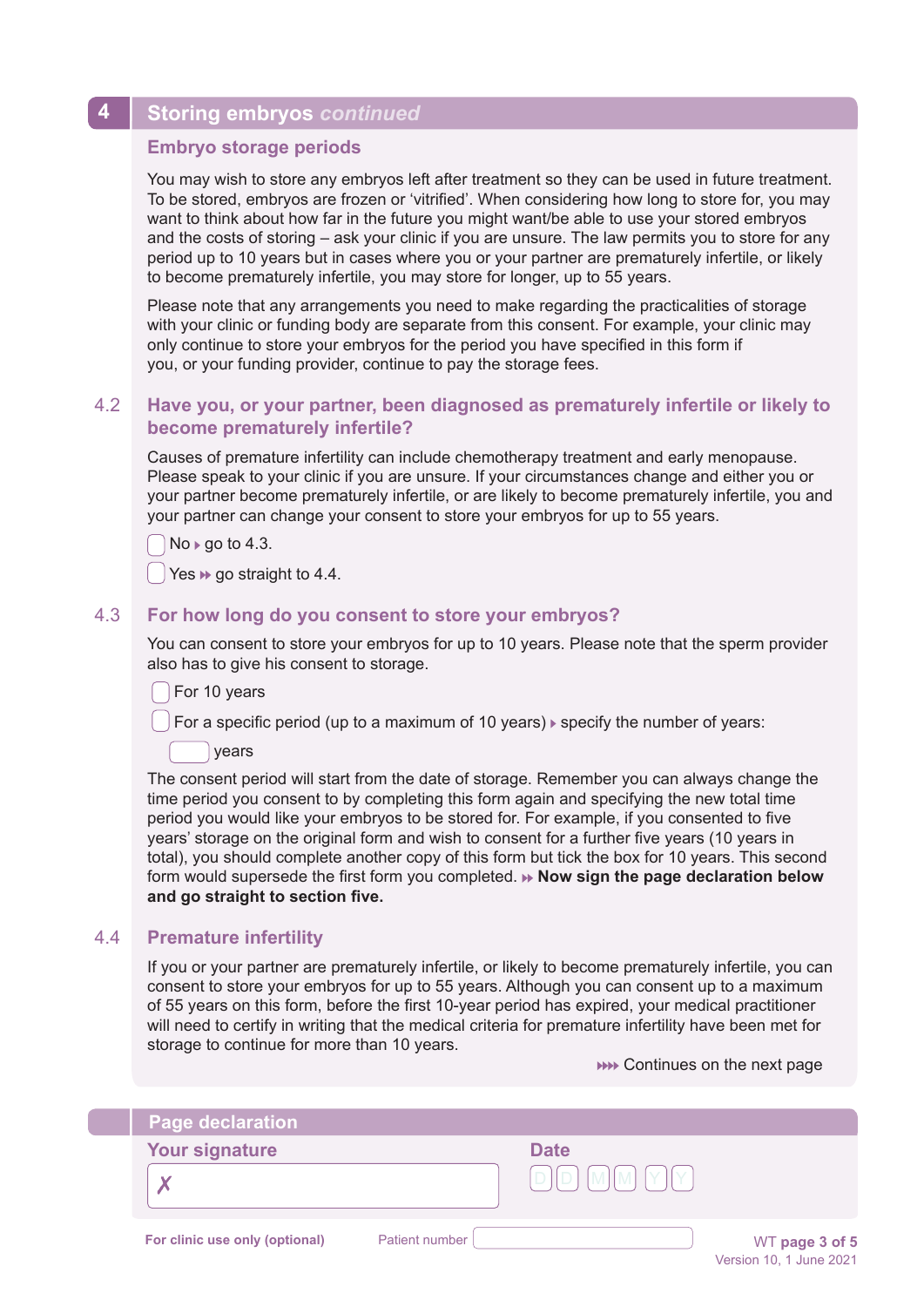| $\overline{\mathbf{4}}$ | <b>Storing embryos section 4.4 continued</b>                                                                                                                                                                                                                                                                                                                                                                                                                                                                                                                                                                             |  |  |
|-------------------------|--------------------------------------------------------------------------------------------------------------------------------------------------------------------------------------------------------------------------------------------------------------------------------------------------------------------------------------------------------------------------------------------------------------------------------------------------------------------------------------------------------------------------------------------------------------------------------------------------------------------------|--|--|
|                         | When the criteria have been met, the storage period will be extended by 10 years from the date<br>the criteria are met. The storage period can then be extended by further 10 year periods (up to<br>a maximum of 55 years) at any time within each extended storage period if it is shown that the<br>criteria continue to be met. For more information about this, please ask your clinic.                                                                                                                                                                                                                             |  |  |
|                         | For how long do you consent to store your embryos?                                                                                                                                                                                                                                                                                                                                                                                                                                                                                                                                                                       |  |  |
|                         | You do not need to fill in this section if you have completed section 4.3.                                                                                                                                                                                                                                                                                                                                                                                                                                                                                                                                               |  |  |
|                         | Please specify the number of years you consent to store your embryos for (up to a maximum of<br>55): [<br>years.                                                                                                                                                                                                                                                                                                                                                                                                                                                                                                         |  |  |
|                         | Clinic staff: please attach all relevant medical practitioners' statements to this form.                                                                                                                                                                                                                                                                                                                                                                                                                                                                                                                                 |  |  |
| $\overline{\mathbf{5}}$ | Using eggs and embryos for training                                                                                                                                                                                                                                                                                                                                                                                                                                                                                                                                                                                      |  |  |
| 5.1                     | Do you consent to your eggs being used for training purposes?<br>$\vert$ Yes $\vert$<br><b>No</b>                                                                                                                                                                                                                                                                                                                                                                                                                                                                                                                        |  |  |
| 5.2                     | Do you consent to embryos (already created outside the body with your<br>eggs) being used for training purposes?<br>Please note that embryos can only be used if the sperm provider has also given his consent.                                                                                                                                                                                                                                                                                                                                                                                                          |  |  |
|                         | <b>No</b><br>Yes                                                                                                                                                                                                                                                                                                                                                                                                                                                                                                                                                                                                         |  |  |
| 6                       | In the event of your death or mental incapacity                                                                                                                                                                                                                                                                                                                                                                                                                                                                                                                                                                          |  |  |
|                         | As part of your consent, you also need to decide what you would like to happen to your eggs,<br>or embryos created outside the body with your eggs, if you die or lose the ability to decide for<br>yourself (become mentally incapacitated). Please note your embryos may only be used within<br>the storage period you consented to above. If you do not give your consent in the below<br>section, your eggs or embryos must be allowed to perish in the event of your death or<br>mental incapacity and cannot be used for treatment.                                                                                |  |  |
| 6.1                     | Do you consent to your eggs being used for training purposes?                                                                                                                                                                                                                                                                                                                                                                                                                                                                                                                                                            |  |  |
|                         | If you die<br>If you become mentally incapacitated                                                                                                                                                                                                                                                                                                                                                                                                                                                                                                                                                                       |  |  |
|                         | $\bigcap$ Yes $\bigcap$ No<br>$\bigcap$ Yes $\bigcap$ No                                                                                                                                                                                                                                                                                                                                                                                                                                                                                                                                                                 |  |  |
| 6.2                     | Do you consent to embryos (already created outside the body with your<br>eggs) being used for training purposes?                                                                                                                                                                                                                                                                                                                                                                                                                                                                                                         |  |  |
|                         | Please note that embryos can only be used if the sperm provider has also given his consent.                                                                                                                                                                                                                                                                                                                                                                                                                                                                                                                              |  |  |
|                         | If you become mentally incapacitated<br>If you die                                                                                                                                                                                                                                                                                                                                                                                                                                                                                                                                                                       |  |  |
|                         | <b>No</b><br>Yes<br>No<br>Yes                                                                                                                                                                                                                                                                                                                                                                                                                                                                                                                                                                                            |  |  |
|                         | Other uses for your eggs or embryos<br>If you wish your eggs or embryos to be used in someone else's treatment if you die or become<br>mentally incapacitated, please speak to your clinic for more information. Depending on your<br>circumstances, you will need to complete one of the following: • 'Your consent to donating<br>your eggs' (WD form), • 'Your consent to donating embryos' (ED form), • 'Your consent to<br>providing eggs or embryos created with your eggs for your partner's treatment' (WPT form), or<br>• 'Women's consent to the use and storage of eggs or embryos for surrogacy' (WSG form). |  |  |
|                         | <b>Page declaration</b>                                                                                                                                                                                                                                                                                                                                                                                                                                                                                                                                                                                                  |  |  |
|                         | <b>Your signature</b><br><b>Date</b>                                                                                                                                                                                                                                                                                                                                                                                                                                                                                                                                                                                     |  |  |
|                         | X                                                                                                                                                                                                                                                                                                                                                                                                                                                                                                                                                                                                                        |  |  |